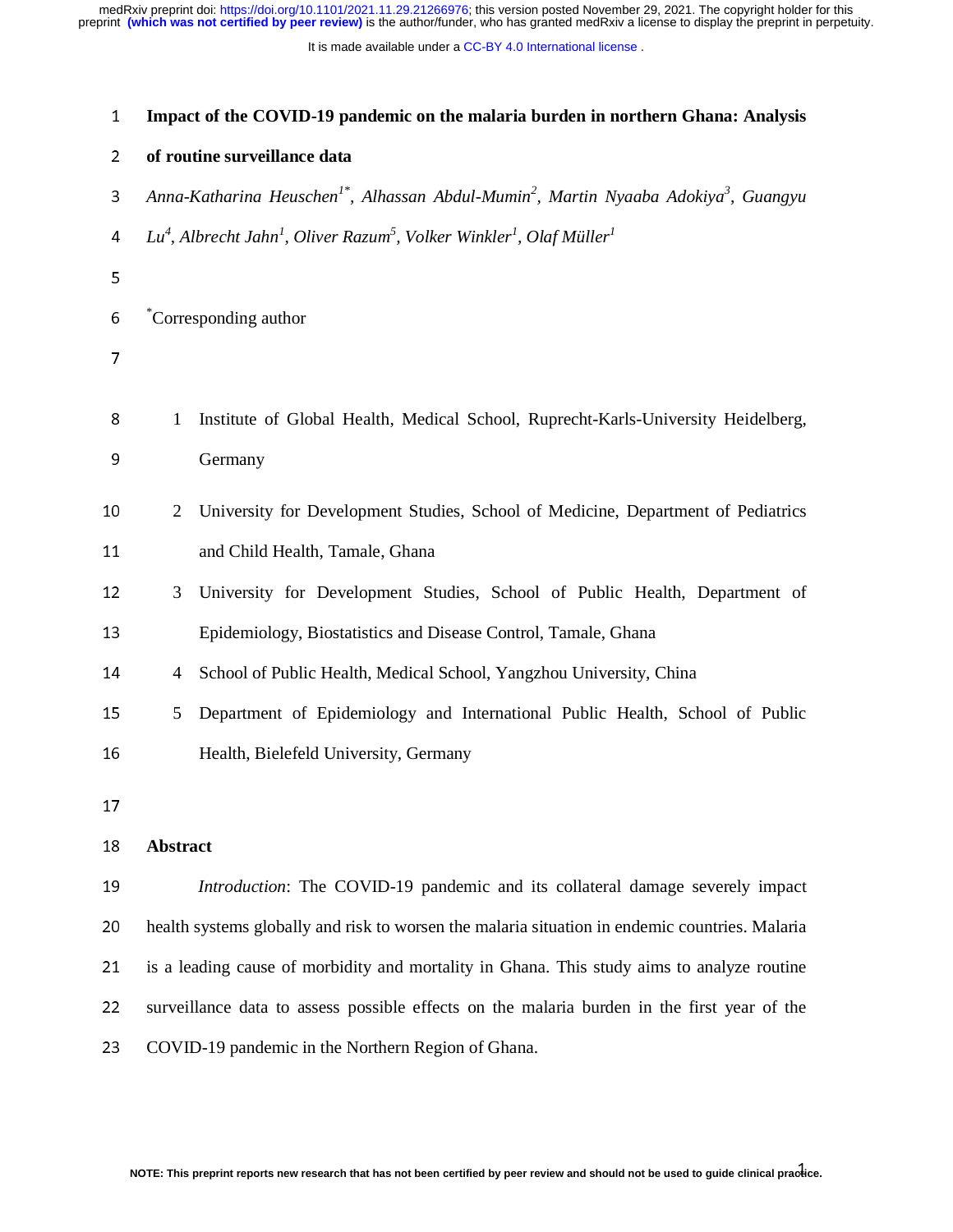It is made available under a CC-BY 4.0 International license.

<sup>24</sup>*Methods*: Monthly routine data from the District Health Information Management 25 System II (DHIMS2) of the Northern Region of Ghana were analyzed. Overall outpatient 26 department visits and malaria incidence rates from the years 2015 to 2019 were compared to 27 the corresponding data of the year 2020.

<sup>28</sup>*Results*: Compared to the corresponding periods of the years 2015 to 2019, overall 29 visits and malaria incidence in pediatric and adult outpatient departments in northern Ghana 30 decreased in March and April 2020, when major movement and social restrictions were <sup>31</sup>implemented in response to the pandemic. Incidence slightly rebounded afterwards in 2020 32 but stayed below the average of the previous years. Data from inpatient departments showed 33 a similar but more pronounced trend when compared to outpatient departments. In pregnant 34 women, however, malaria incidence in outpatient departments increased after the first 35 COVID-19 wave.

<sup>36</sup>*Discussion*: The findings from this study show that the COVID-19 pandemic affects 37 the malaria burden in health facilities of Ghana, with declines in in- and outpatient rates. <sup>38</sup>Pregnant women may experience reduced access to intermittent preventive malaria treatment 39 and insecticide treated nets, resulting in subsequent higher malaria morbidity. Further data 40 from other African countries, particularly on community-based studies, are needed to fully 41 determine the impact of the pandemic on the malaria situation.

 $\overline{1}$ 

### <sup>43</sup>**Keywords**

<sup>44</sup>COVID-19, pandemic, malaria, sub-Saharan Africa, Ghana, Northern Region, health 45 information system, surveillance, morbidity, routine data

46

## <sup>47</sup>**Introduction**

<u>2002: A contract of the contract of the contract of the contract of the contract of the contract of the contract of the contract of the contract of the contract of the contract of the contract of the contract of the contr</u>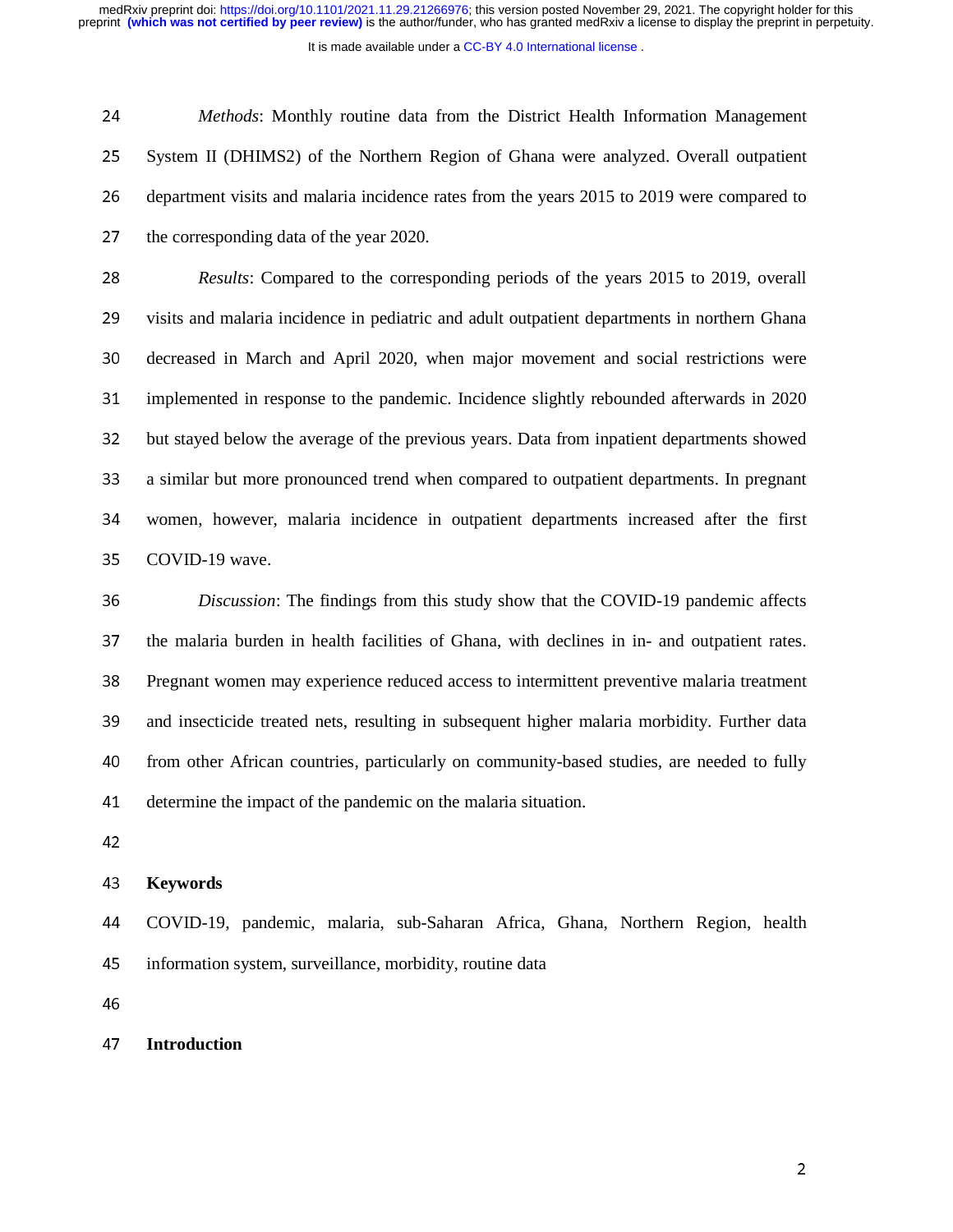It is made available under a CC-BY 4.0 International license.

<sup>48</sup>Malaria remains one of the leading causes of morbidity and mortality in sub-Saharan <sup>49</sup>Africa (SSA). It is responsible for nearly one quarter of all under five childhood deaths in this 50 region  $(1, 2)$ .

51 The global spread of the coronavirus disease 2019 (COVID-19) was declared a Public 52 Health Emergency of International Concern, which is the highest level of alarm, at the end of 53 January 2020 (3). Many African governments responded rapidly to this threat by 54 implementing control measures even before first cases were detected in their countries, 55 comprising border closures, movement restrictions, social distancing and school closures (4). 56 By November 2021, there were nearly 6.2 million COVID-19 cases reported from the WHO 57 African Region, with about 152,000 deaths, mostly from the southern and northern rims of 58 the continent (5). In the global context, SSA accounts for only about 2.5% and 3% of the 59 overall reported COVID-19 morbidity and mortality, respectively, while it is home to 17% of 60 the global population  $(6-8)$ . This may be explained by factors such as a younger population, 61 hotter climate, interferences with other infectious diseases, and especially lack of diagnostics 62 and underreporting (9, 10). Ghana is among the countries with the highest reported COVID-<sup>63</sup>19 cases (130,920) and deaths (1,209) in western and central SSA, as of November 2021 (8). <sup>64</sup>COVID-19 vaccinations started in February 2021 but coverage in Ghana is still low with only <sup>65</sup>2.7% of the population fully vaccinated by November 2021 (11).

66 The socio-economic disruptions associated with the disease and the preventive 67 measures present huge challenges for health systems and whole societies, especially in low-68 and middle income countries (12). In the highly malaria-endemic African countries, the 69 progress made in malaria control during the last two decades is feared to be reversed by the 70 side effects of the COVID-19 pandemic (13, 14).

71 This study aims to compare the malaria burden in the Northern Region of Ghana in 72 the first year of the pandemic to previous years to assess whether a reversal indeed occurred.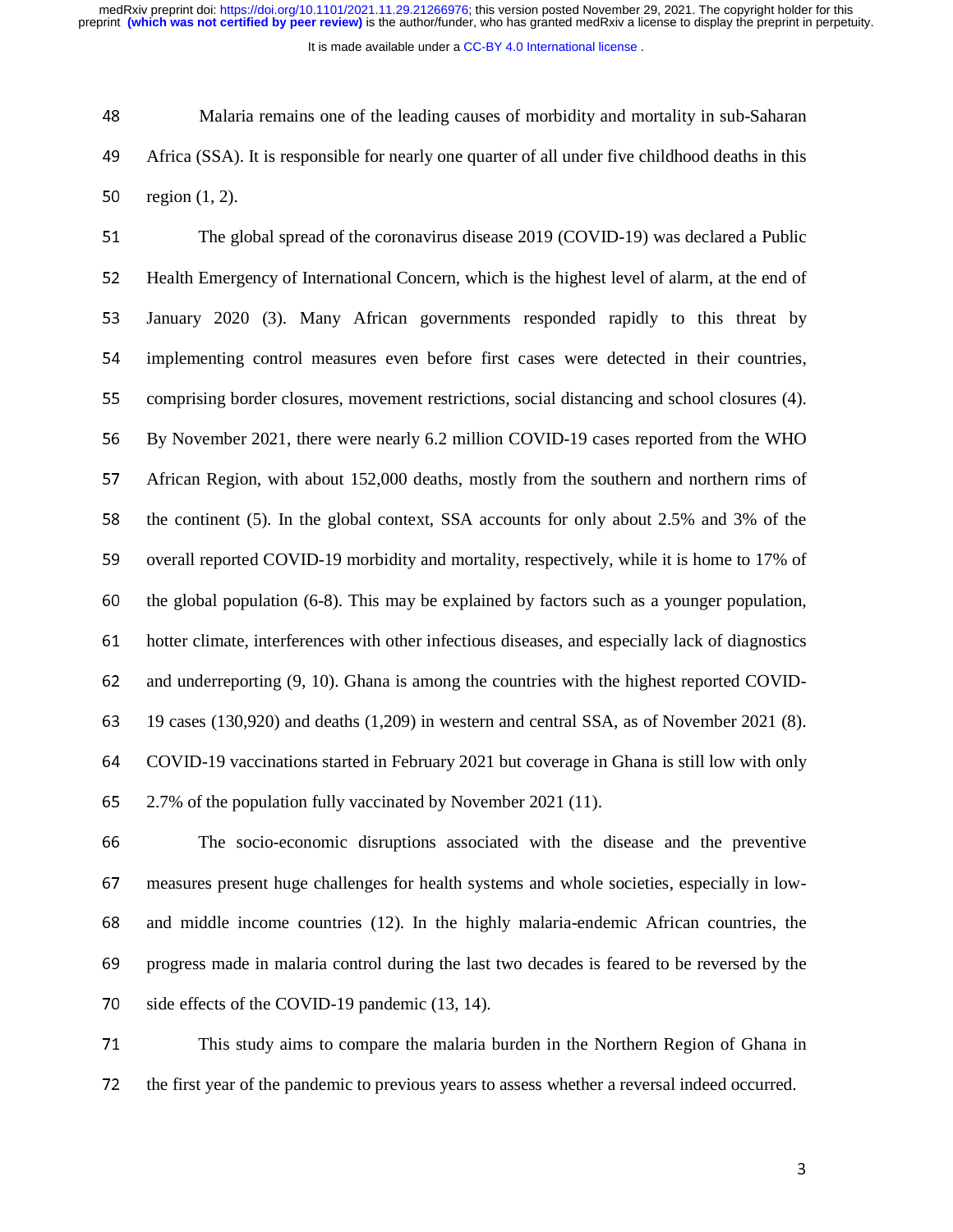It is made available under a CC-BY 4.0 International license.

 $\overline{a}$ 

### <sup>74</sup>**Methods**

## <sup>75</sup>*Study area*

<sup>76</sup>Ghana, with its population of about 31 million, lies in western SSA and has a 77 relatively well functioning health care system (15, 16). Ghana is divided into 16 78 administrative regions. The Northern Region, with its capital city Tamale, had a population of 79 1.9 million in 2020. The socio-economic situation of the Northern Region is below the 80 national average of the country and the region has the highest rate of mortality under the age 81 of five years (17). The rainy season in northern Ghana, which is usually associated with an 82 increase in the malaria incidence, lasts from May to October (18).

83 Malaria is highly endemic in Ghana; the country accounts for 2% of the global 84 malaria morbidity and 3% of the malaria mortality (19, 20). In 2020, malaria was the cause of <sup>85</sup>34% of all outpatient attendances (21). Treatment expenditures for common diseases like 86 malaria are covered by a health insurance (22).

87 The first two confirmed COVID-19 cases in Ghana were seen on March 12, 2020; two 88 days later, all public gatherings were banned. Travel restrictions and border closures were 89 implemented on March 22, 2020 and the country's major cities were placed under partial 90 lockdown soon after. Schools were partially reopened on June 21, 2020 and borders were 91 reopened to international airlines on September 21, 2020 (23). In Ghana, effects of the <sup>92</sup>COVID-19 pandemic on malaria control interventions concerned the country's stock of 93 artemisinin-based combination therapies (ACT), the functioning of its insecticide-treated 94 mosquito net (ITN) routine distribution, and the overall access to primary health care services 95 and facilities (24).

96

#### <sup>97</sup>*Study design and data*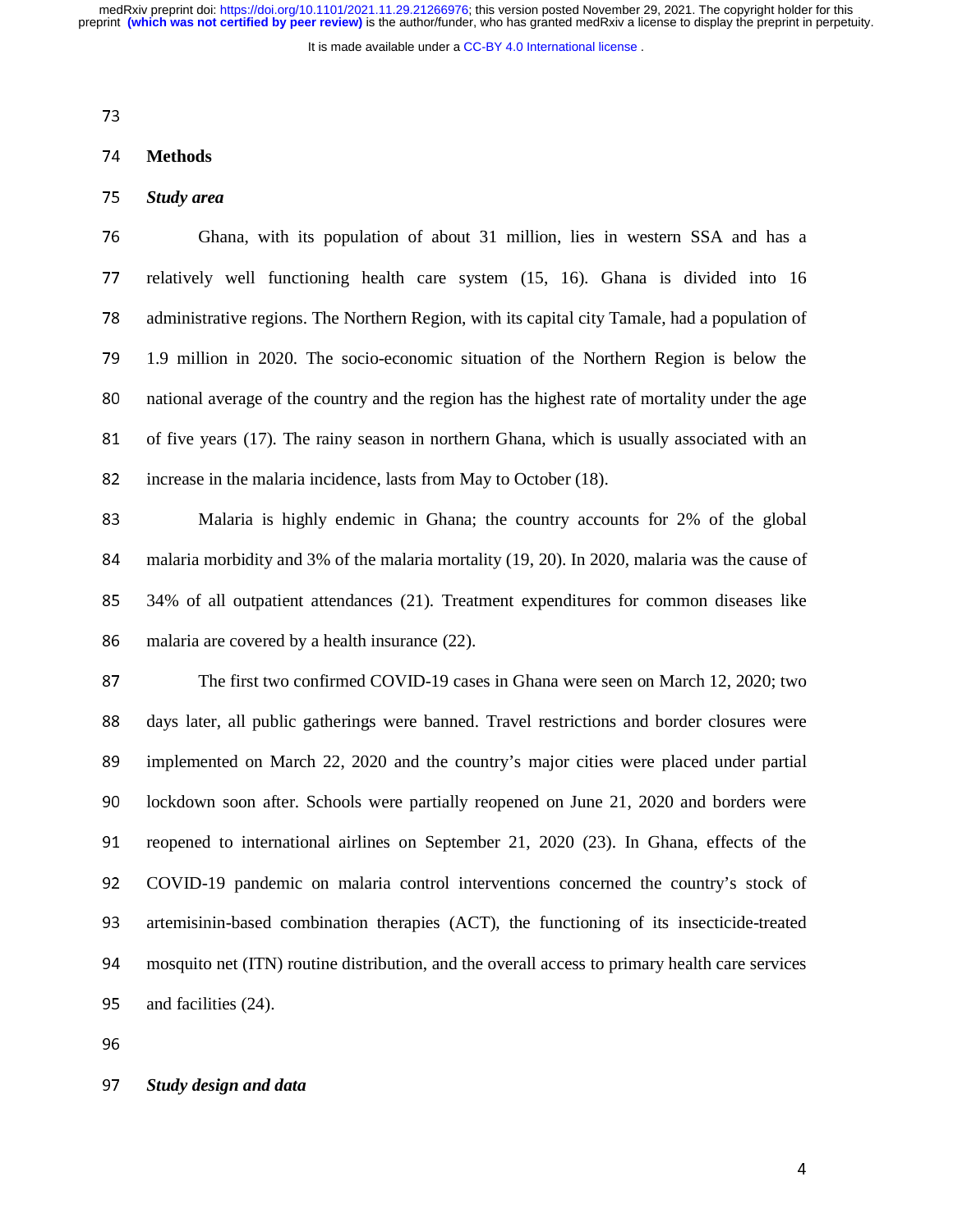It is made available under a CC-BY 4.0 International license.

| 98         | This retrospective observational study uses monthly malaria morbidity data on the                |
|------------|--------------------------------------------------------------------------------------------------|
| 99         | overall number of outpatients (interpreted as less severe cases) and inpatients (more severe     |
| 100        | cases). Additionally, all outpatient visits (including non-malaria related visits) are analyzed. |
| 101        | Cases were extracted from the district health information management system II (DHIMS2)          |
| 102        | on demographic and health parameters of northern Ghana from January 1, 2015, to December         |
| 103        | 31, 2020. This system was implemented in 2007 with an update in 2012 and has improved the        |
| 104        | data quality and completeness since (25).                                                        |
| 105        | Malaria diagnosis was based either on the results of rapid diagnostic tests or microscopy.       |
| 106        | Mid-year population estimates of the Northern Region of Ghana were also provided through         |
| 107        | the DHIMS2.                                                                                      |
| 108        |                                                                                                  |
|            | <b>Analysis</b>                                                                                  |
|            |                                                                                                  |
| 109<br>110 | The data have been processed with Microsoft Excel Version 16.52 and analyzed with                |
| 111        | Stata IC Version 16 (Statacorp, College Station, TX, USA). We have calculated and plotted        |
| 112        | monthly incidence rates of all outpatient visits and confirmed malaria cases for the year 2020   |
| 113        | and as a comparison for the years 2015 to 2019 separately and combined using population          |
| 114        | figures of the Northern Region of Ghana. Additionally, we calculated incidence rate ratios       |
| 115        | with 95% confidence intervals (95% CI) comparing quarterly incidence rates of 2020 versus        |
| 116        | the combined rates of 2015 to 2019. The data allowed analyzing children under five years and     |
| 117        | pregnant women separately using the fraction of the under-five population (14% of the            |
| 118        | population) and the fraction of women between 15 and 45 years (23% of the population) as         |
| 119        | estimates of the respective population denominators (26).                                        |

# **Results**

| Number                       | Percentage $(\% )$ |
|------------------------------|--------------------|
| outpatient department visits |                    |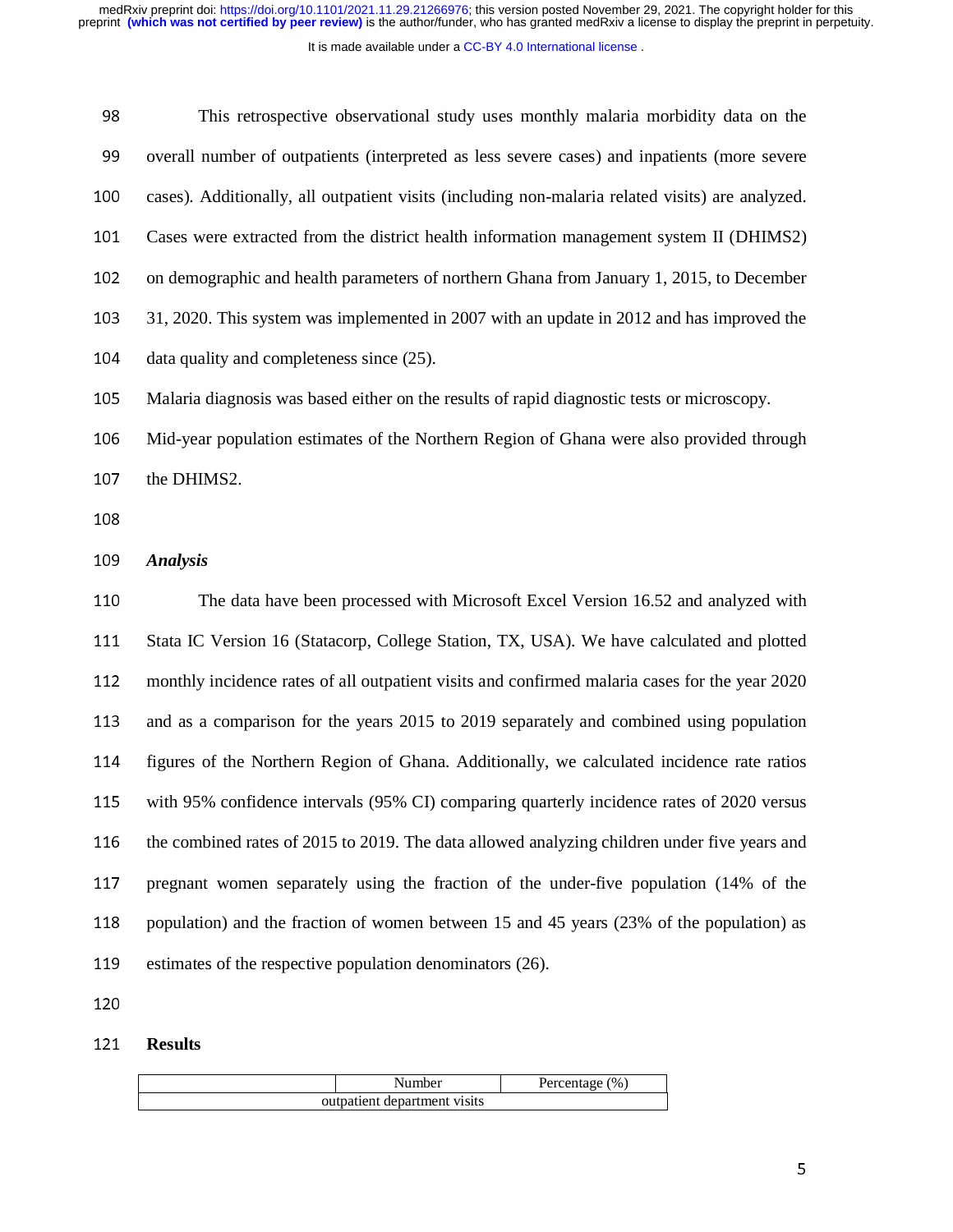It is made available under a CC-BY 4.0 International license.

| All                     | 5,804,910                  | 100            |
|-------------------------|----------------------------|----------------|
| Malaria confirmed       | 2,278,296                  | 39             |
| Malaria confirmed among | 454,779                    | 20             |
| children $<$ 5 years    |                            |                |
| Malaria confirmed among | 46,693                     | $\mathfrak{D}$ |
| pregnant women          |                            |                |
|                         | hospital-admitted patients |                |
| Malaria confirmed       | 295,465                    | 100            |
| Malaria confirmed among | 165,313                    | 56             |
| children $<$ 5 years    |                            |                |
|                         | mean mid-year population   |                |
| Total population        | 1,842,701                  | 100            |
| Children $<$ 5 years*   | 257,978                    | 14             |
| Women aged 15 to 45*    | 423.821                    | 23             |

122 Table 1: Description of the dataset

123

124 Table 1 presents a brief description of the dataset. Altogether 5.8 million outpatient 125 department visits were reported between 2015 and 2020; 39% of those included a malaria 126 diagnosis. Of all confirmed malaria cases, 20% were children under the age of five years and <sup>127</sup>2% were pregnant women. 295,465 patients were hospitalized with diagnosed malaria, 56% 128 of those were children under the age of five years. The mean population of the years from <sup>129</sup>2015 to 2020 was 1,842,701 with 14% of children under the age of five years and 23% of 130 women between the age of 15 and 45 considered as of possible childbearing age.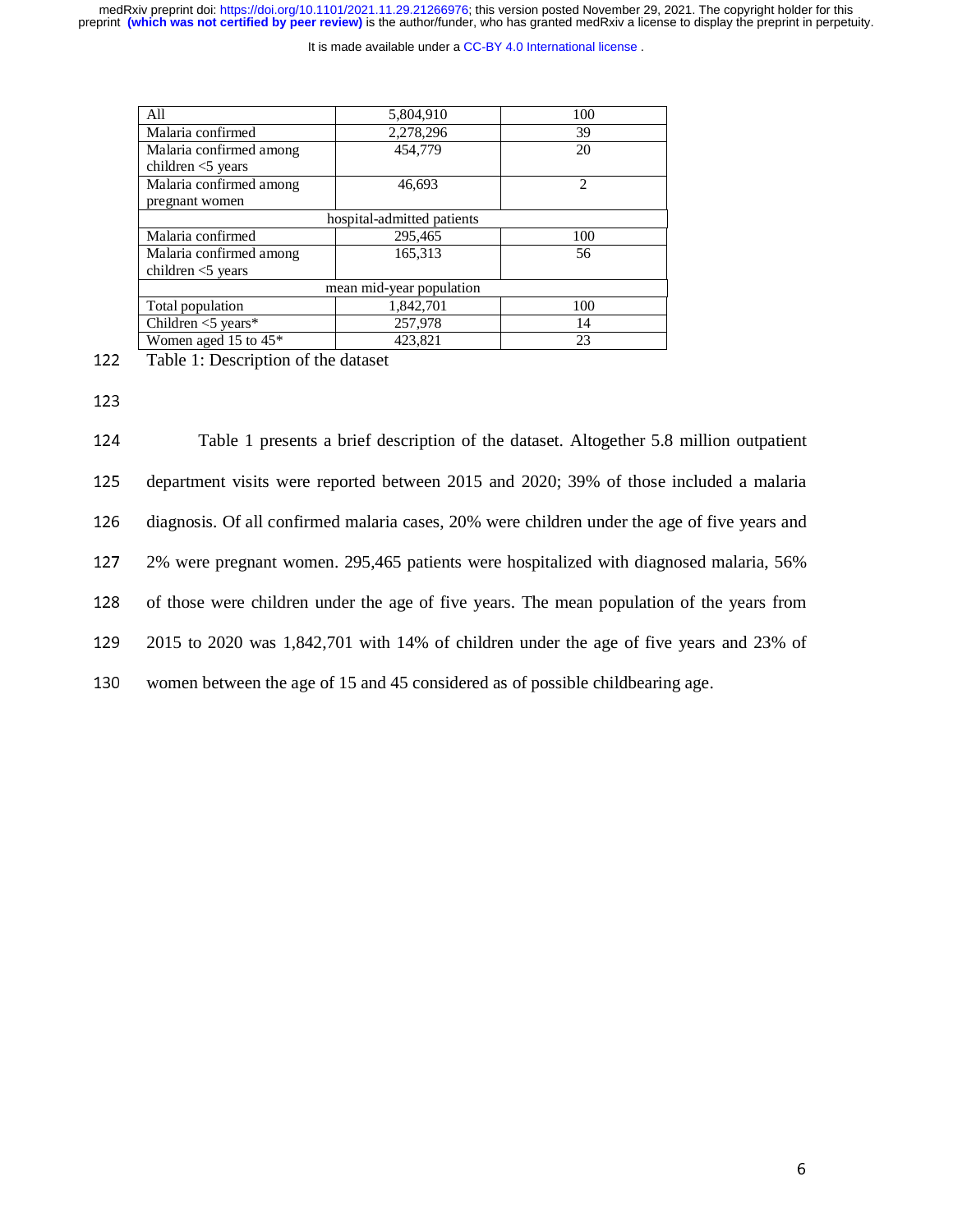It is made available under a CC-BY 4.0 International license.



132 Figure 1: Reported monthly incidence rates per 100,000 of the Northern Region, Ghana for the vears 2015 to 2020 the years 2015 to 2020

134

131

<sup>135</sup>Figure 1 presents the incidence rates of the different outcomes reported in the 136 Northern Region of Ghana for the years between 2015 and 2020 separately as well as a 137 combined rate for the period 2015 to 2019. All visits of the outpatient department (OPD) (see <sup>138</sup>Figure 1a), including also non-malaria patients, have experienced a major decline in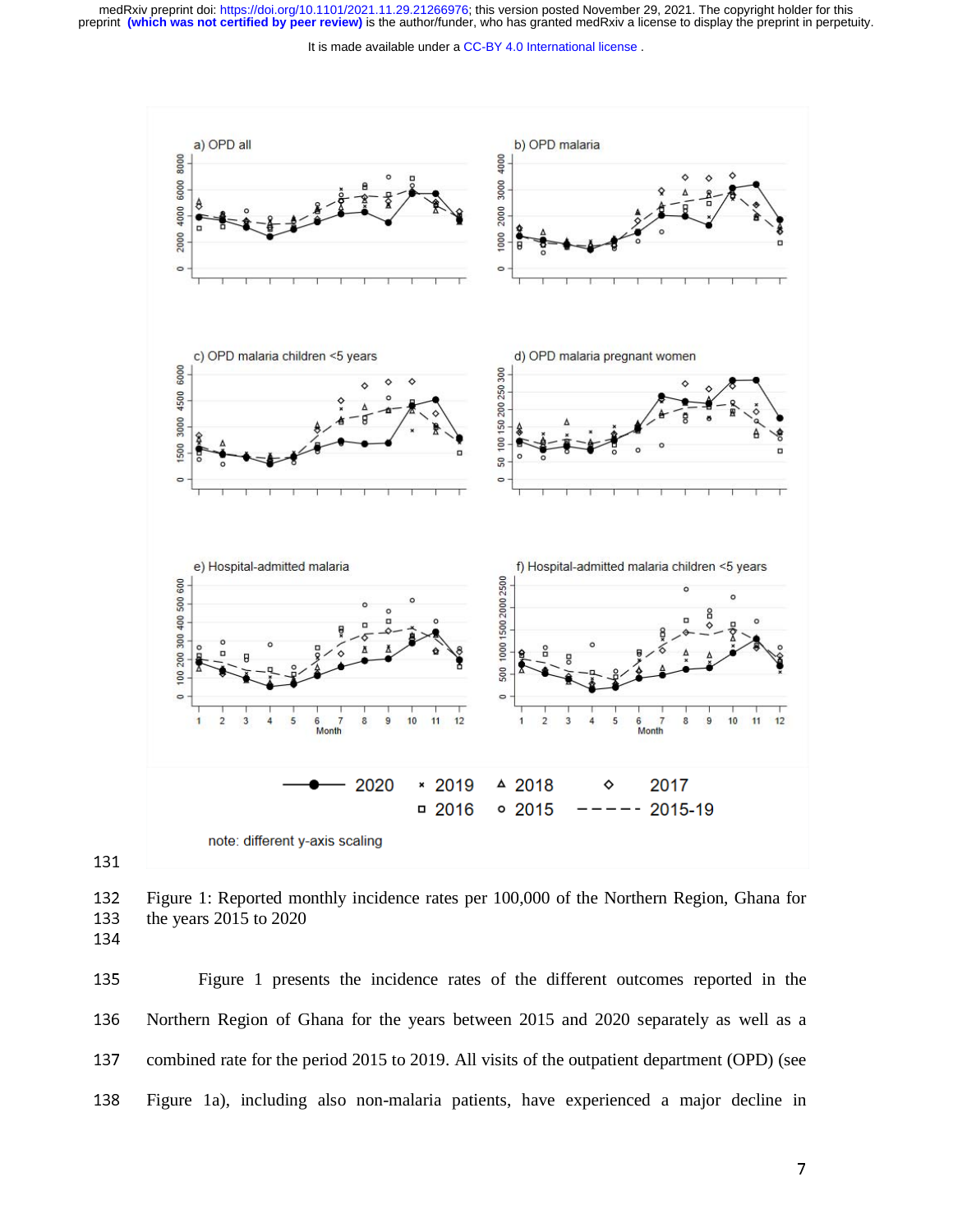It is made available under a CC-BY 4.0 International license.

139 March/April 2020, the months where COVID-19 control measures were implemented in the 140 country, and stayed low during the following months. After a further decrease in September 141 2020, the numbers increased again in October 2020 to the levels observed in previous years. <sup>142</sup>This trend is similar but not as pronounced in the general malaria OPD visits (Figure 1b). In 143 children under the age of five years, the decline in accessing OPD malaria health care is 144 stronger, especially from June to September 2020 (Figure 1 c). In pregnant women, however, 145 a different trend with an earlier increase, starting in June and exceeding previous year's 146 levels, can be observed (Figure 1d). The 2020 numbers of the hospitally admitted malaria 147 patients stayed below the previous standards from March to October 2020 (Figure 1e); and in 148 accordance with the OPD figures, this trend is more pronounced in the children under five 149 years population (Figure 1f).

150

151 Incidence rate ratios (IRR) depicting quarterly measures comparing the rates of 2020 152 to the combined rate of the years 2015 to 2019 are presented in table 2. General OPD visits 153 were reduced in the  $2<sup>nd</sup>$  and  $3<sup>rd</sup>$  quarters of 2020 compared to the previous years (IRR  $3<sup>rd</sup>$ 154 quarter 0.736) with a return to previous standards at the end of the year. The same applies to 155 the overall malaria cases (IRR  $0.742$  in the 3<sup>rd</sup> quarter) but with increases in the 4<sup>th</sup> quarter <sup>156</sup>(IRR 1.265). Ambulatory malaria cases in children under five experienced stronger 157 reductions compared to previous years with an IRR 0.566 in the  $3<sup>rd</sup>$  quarter of 2020. These 158 evolutions are not mirrored by the population of pregnant women with malaria infections, 159 where no major reductions were observed during the first quarters of 2020 compared to 160 previous years but with an earlier increase (IRR 1.481 in the  $4<sup>th</sup>$  quarter). The situation is <sup>161</sup>slightly different in malaria infected patients admitted to the hospital. The reductions in the 162  $2<sup>nd</sup>$  and 3<sup>rd</sup> quarters of 2020 are more pronounced (IRR 0.548 for all ages in the 2<sup>nd</sup> quarter) 163 and the numbers do not fully recover at the end of the year. Again, as for the outpatient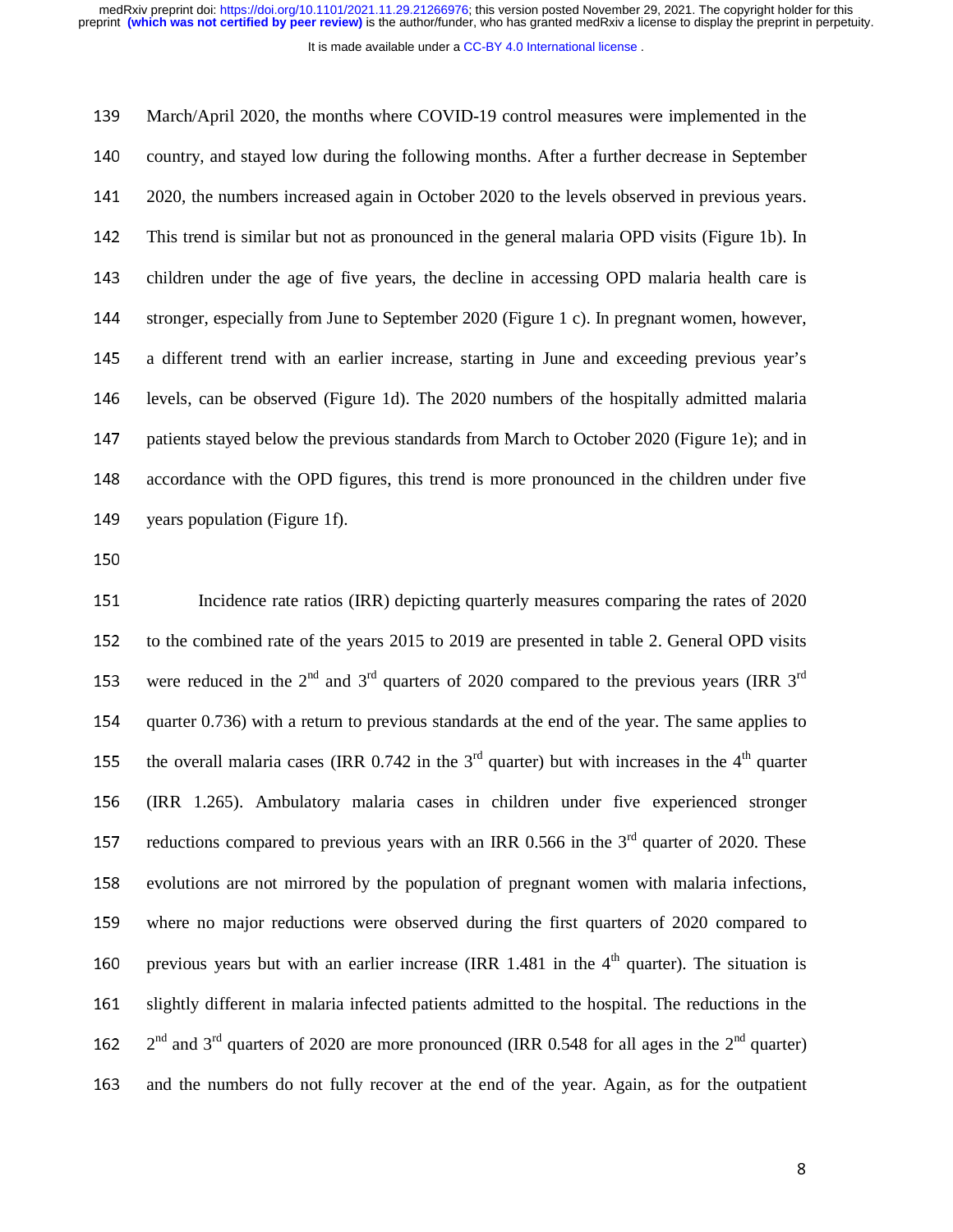It is made available under a CC-BY 4.0 International license.

- 164 population, this trend is more pronounced in children under five years of age (IRR 0.465 in
- 165 the  $2<sup>nd</sup>$  quarter).

166

| Outcome                   | <b>IRR (95% CI)</b> | <b>IRR (95% CI)</b>          | IRR (95% CI)            | IRR (95% CI)      |
|---------------------------|---------------------|------------------------------|-------------------------|-------------------|
|                           | $1st$ Quarter       | $2nd$ Quarter                | 3 <sup>rd</sup> Quarter | $4th$ Quarter     |
|                           |                     | outpatient department visits |                         |                   |
| All                       | 0.930               | 0.800                        | 0.736                   | 1.026             |
|                           | $(0.925 - 0.934)$   | $(0.796 - 0.804)$            | $(0.732 - 0.739)$       | $(1.022 - 1.030)$ |
| Malaria                   | 1.035               | 0.899                        | 0.742                   | 1.265             |
|                           | $(1.026 - 1.044)$   | $(0.892 - 0.907)$            | $(0.737 - 0.746)$       | $(1.258 - 1.272)$ |
| Malaria children <5 years | 0.956               | 0.806                        | 0.566                   | 1.190             |
|                           | $(0.937 - 0.974)$   | $(0.790 - 0.823)$            | $(0.557 - 0.575)$       | $(1.176 - 1.206)$ |
| Malaria pregnant women    | 0.865               | 0.957                        | 1.136                   | 1.481             |
|                           | $(0.815 - 0.918)$   | $(0.905 - 1.011)$            | $(1.091 - 1.182)$       | $(1.424 - 1.540)$ |
|                           |                     | hospital-admitted patients   |                         |                   |
| Malaria                   | 0.799               | 0.548                        | 0.574                   | 0.946             |
|                           | $(0.780 - 0.817)$   | $(0.531 - 0.565)$            | $(0.563 - 0.586)$       | $(0.930 - 0.962)$ |
| Malaria children <5 years | 0.749               | 0.465                        | 0.435                   | 0.820             |
|                           | $(0.726 - 0.773)$   | $(0.445 - 0.486)$            | $(0.422 - 0.448)$       | $(0.800 - 0.839)$ |

167 Table 2: Quarterly incidence rate ratios (IRR) with 95% confidence intervals (95% CI)<br>168 comparing the incidence rates of 2020 with the combined incidence rates of the years 2

168 comparing the incidence rates of 2020 with the combined incidence rates of the years 2015 to 2019 2019

170

## <sup>171</sup>**Discussion**

172 Since the beginning of the COVID-19 pandemic, several modelling studies have predicted 173 negative collateral effects on the malaria burden in SSA, considering especially disrupted 174 ITN campaigns and a limited access to antimalarial drugs. The study team of Weiss et al. 175 created nine scenarios for different reductions of ITN coverage and access to antimalarial 176 medication as well as regarding effects on malaria morbidity and mortality. As no ITN mass 177 campaigns were scheduled for 2020 in Ghana, the worst-case scenario would have been a 178 decline in access to antimalarials by 75% resulting in an increase of malaria morbidity and 179 mortality by 12.6% and 54.6%, respectively (13). Overall, the predicted public health 180 relevant effects of the COVID-19 pandemic on malaria include shared clinical disease 181 manifestations leading to diagnostical challenges, disruptions of the availability of curative 182 and preventive malaria commodities, significant effects on malaria programs, and in 183 particular reduced access to malaria health services and health facilities in general (27).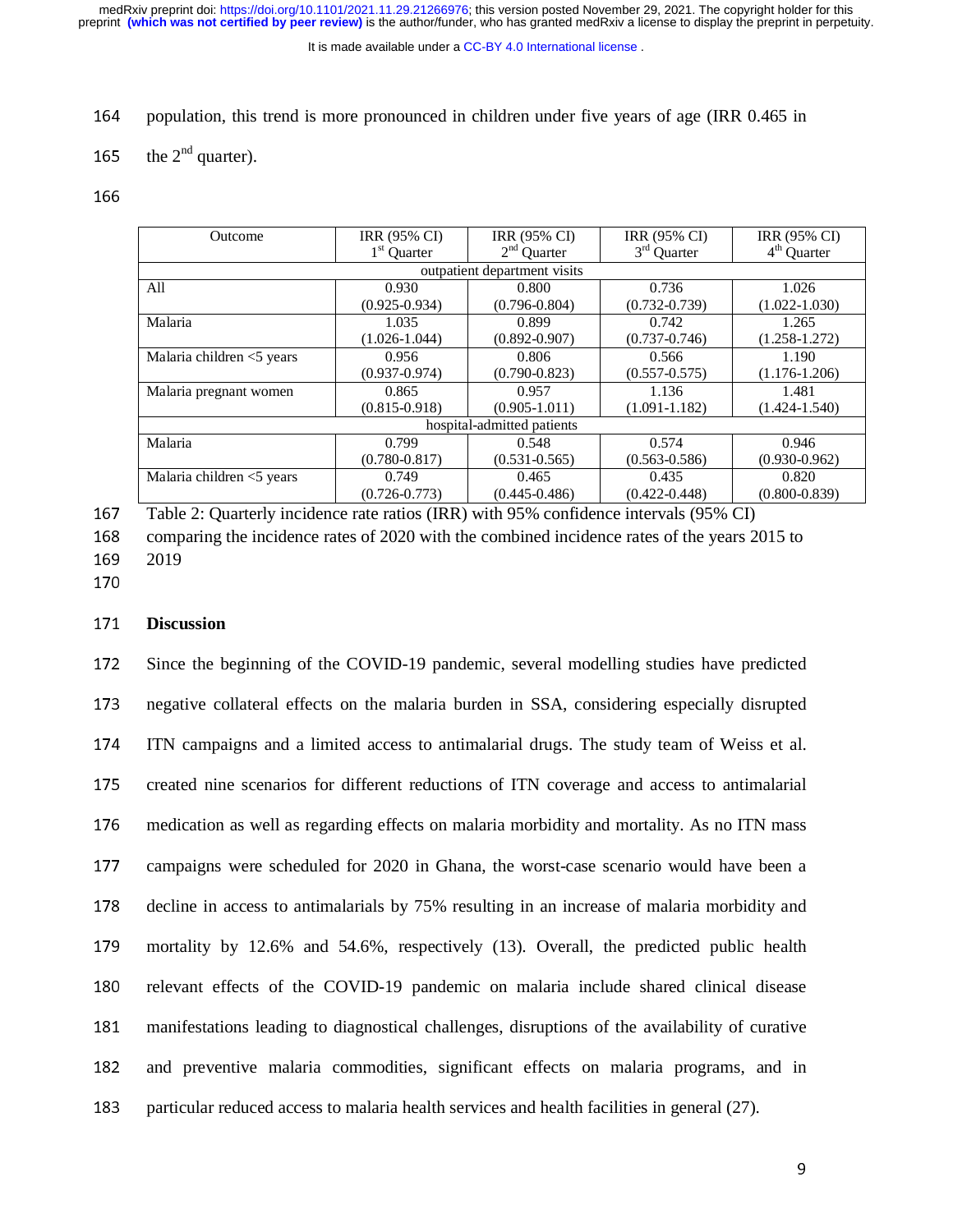It is made available under a CC-BY 4.0 International license.

184 In this study, we observed a slight but significant decline in malaria incidence during 185 the  $2<sup>nd</sup>$  and  $3<sup>rd</sup>$  quarter of 2020 (April to September), and only a rebound to the average levels 186 of previous years at the end of 2020. This pattern was visible in both, outpatient and inpatient 187 settings, but more pronounced in the hospitalized population. The same applies to children 188 and adults, where the reductions were also observed in both groups, but were more marked in 189 children under five years of age. The marked decline in March/April 2020 can be explained 190 by the extensive restrictions of movement and gathering and early stay-at-home advices for <sup>191</sup>COVID-19-like symptoms unless these get severe. Such measures have likely supported the 192 hesitancy to visit health facilities during the pandemic, which in turn poses a major risk for 193 developing severe malaria (12, 28). The decline observed in March/April 2020 was even 194 more remarkable in inpatients. This does not support our initial hypothesis, that in cases of 195 more severe malaria manifestation, patients were still brought to health facilities and 196 hospitalized, despite the pandemic. The findings from this analysis support the hypothesis, 197 that the reported malaria burden in health facilities will shrink due to the effects of the <sup>198</sup>COVID-19 pandemic in highly malaria-endemic countries (Heuschen et al. 2021). They also 199 support results of the WHO World Malaria Report (12), and they agree with results of similar 200 studies from other SSA countries classified as highly endemic for malaria, such as Sierra 201 Leone, Uganda and the Democratic Republic of the Congo (29-32).

202 The distinct decrease of OPD visits in the health facilities of northern Ghana in 203 September 2020 may also be explained by unusual heavy floods that started mid-August and 204 could have further complicated the access to health services. Flooded land is a favorable 205 habitat for *Anopheles* mosquitos, the malaria vector, what could have led to the observed 206 increases of malaria incidence in October 2020.

<sup>207</sup>Malaria incidence among pregnant women shows a different trend in northern Ghana. <sup>208</sup>After a decline in reported malaria cases in April 2020, malaria figures have rebounded

 $10<sub>10</sub>$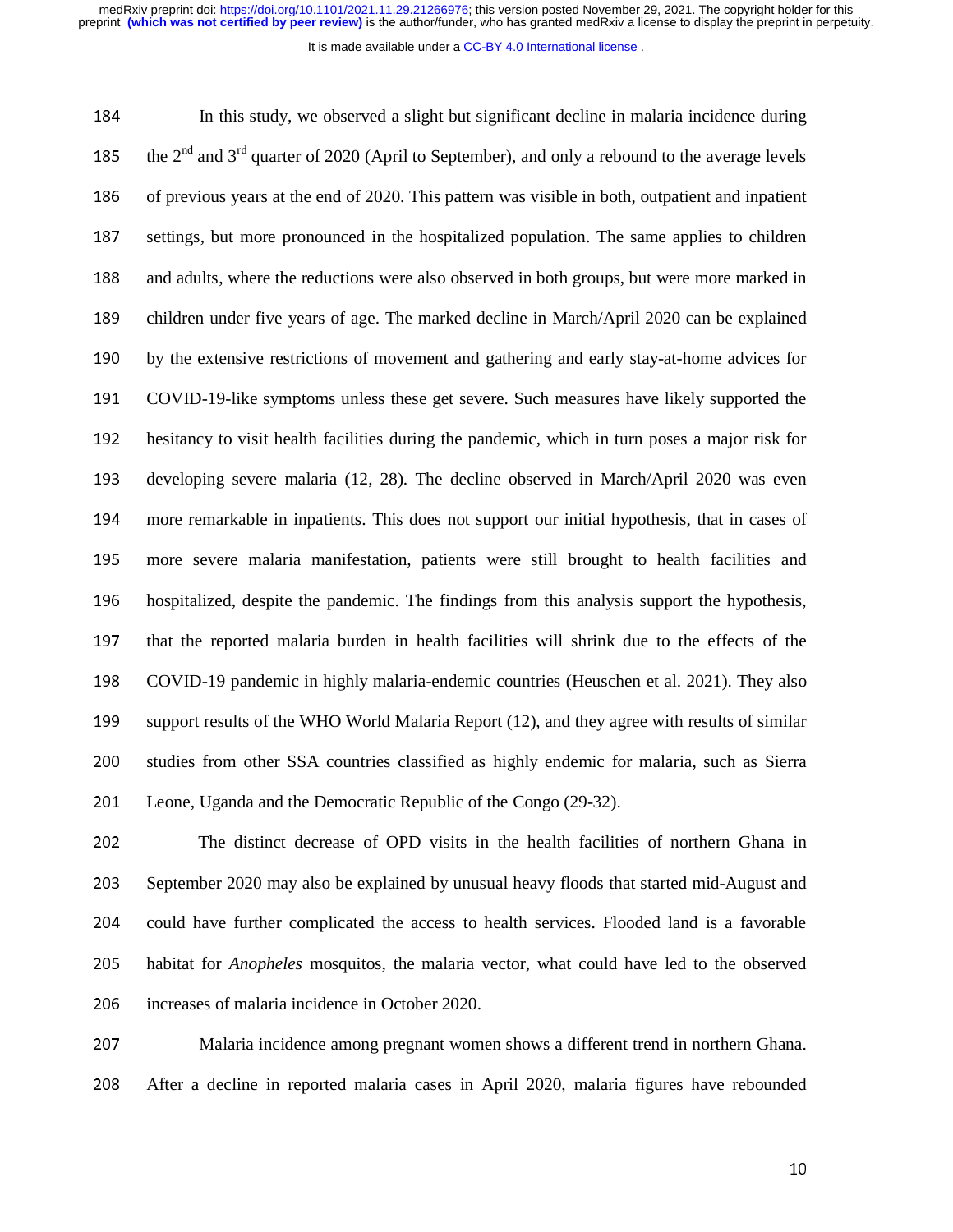It is made available under a CC-BY 4.0 International license.

209 rapidly in this population and reached even higher levels compared to previous years. The 210 most likely explanation of such an opposite trend would be the hesitancy of pregnant women 211 to visit health facilities. This is probably due to the fear of getting infected with COVID-19, 212 combined with initial disruptions of the provision of intermittent preventive treatment in 213 pregnancy (IPTp) to women in antenatal care (ANC) services as well as the disruption of 214 routine distribution of ITNs (33). The disrupted access to and delivery of ANC services is 215 likely to explain the malaria case trend in April. However, without IPTp and ITNs, more 216 women were at risk for malaria thereafter, which can explain the subsequent rise in malaria 217 cases over the following months. Also, many pregnant women probably have sought the 218 missed ANC after the initial movement restrictions were lifted with subsequent malaria 219 diagnosis.

220 Ghana had already achieved high levels of ITN coverage, and no ITN mass campaign 221 was planned for 2020 (12). However, the routine distribution of ITNs, which is usually done 222 in health facilities during ANC sessions and in primary schools, needed to be adapted to the <sup>223</sup>COVID-19 measures, which included school closure from March 2020 until January 2021 <sup>224</sup>(34, 35). Also the seasonal malaria chemoprevention intervention for children and the annual 225 indoor residual spraying of insecticides, which both require physical contact between the 226 health workers and the community, needed to be modified (36, 37). As another consequence 227 of the COVID-19 pandemic, the provision of rapid diagnostic tests for malaria is fragile, 228 which may have led to under-diagnosis of cases (38). Finally, reports of hesitancy to visit 229 health facilities due to fear of getting infected with COVID-19 are still common (33, 38). 230 Last but not least, the malaria health care workers capacities were limited due to frequent 231 reassignments to the control of COVID-19, to stigmatization or absence following 232 quarantine, or to the development of COVID-19 disease or even death (13, 35, 39).

the contract of the contract of the contract of the contract of the contract of the contract of the contract o<br>The contract of the contract of the contract of the contract of the contract of the contract of the contract o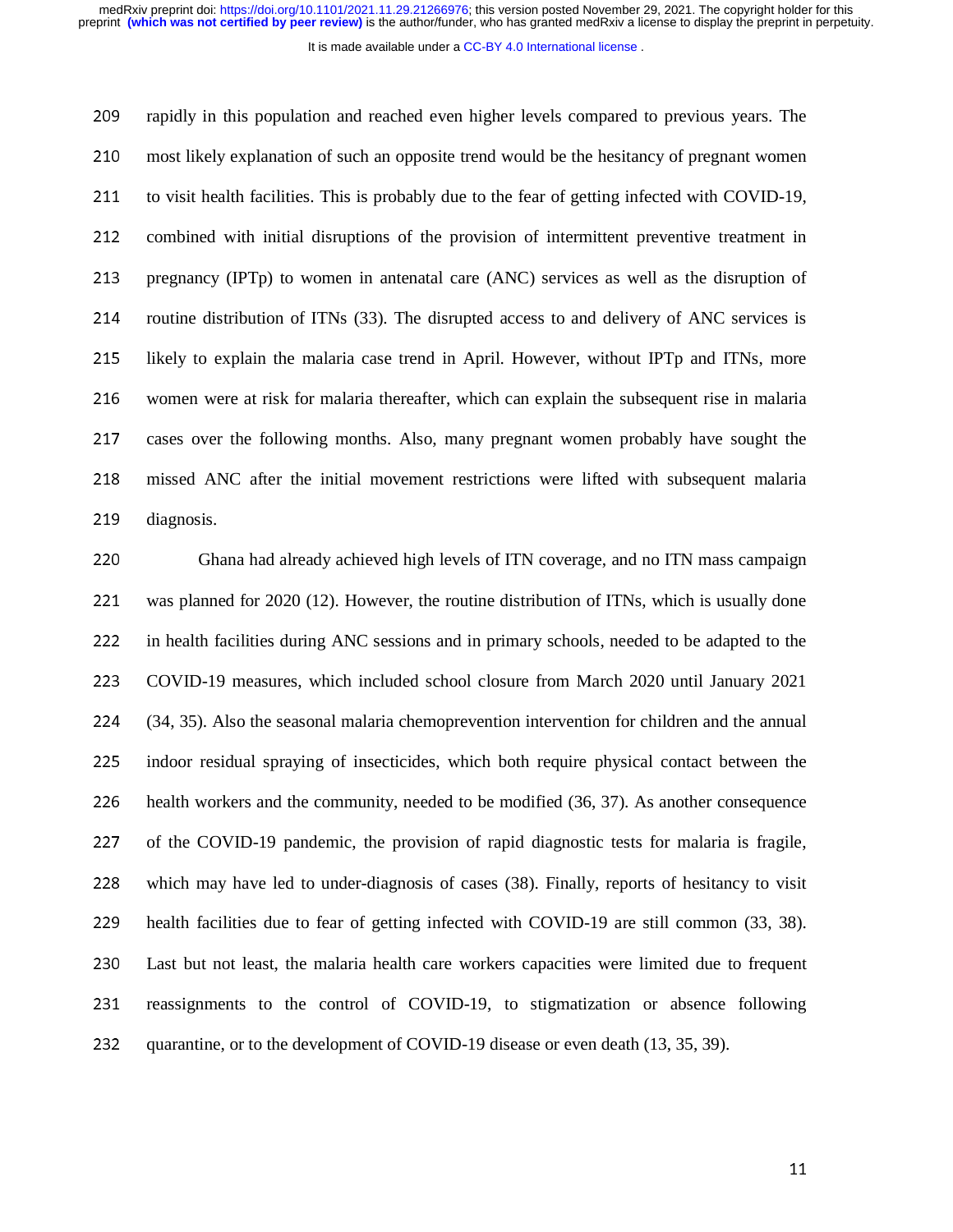It is made available under a CC-BY 4.0 International license.

| 233 | This study has strengths and limitations. A strength of the study is that the data             |
|-----|------------------------------------------------------------------------------------------------|
| 234 | represent a whole year of follow-up into the pandemic, which provides a more                   |
| 235 | comprehensive picture of the effects compared to the previous studies with much shorter        |
| 236 | study periods. Limitations are that the surveillance system itself may have been affected by   |
| 237 | the pandemic, with a bias in the reported numbers. Moreover, it is not clear if the quality of |
| 238 | surveillance data is fully comparable during the five years observed. Finally, much more       |
| 239 | people with malaria symptoms may have switched to self-medication during the pandemic,         |
| 240 | which may also have an albeit unknown effect on the malaria figures.                           |
| 241 |                                                                                                |
| 242 | In conclusion, this study shows that the COVID-19 pandemic has been accompanied                |
| 243 | by a reduced malaria incidence in northern Ghana's health facilities. Further data from other  |
| 244 | African countries and in particular data from community-based studies are needed to fully      |
| 245 | judge the impact of the pandemic on the global malaria situation.                              |
| 246 |                                                                                                |
| 247 | <b>Declarations</b>                                                                            |
| 248 | Ethics approval and consent to participate                                                     |
| 249 | No ethical approval and consent to participate was required as only secondary data             |
| 250 | have been used.                                                                                |
| 251 |                                                                                                |
| 252 | <b>Consent for publication</b>                                                                 |
| 253 | No consent for publication was required (only secondary data used).                            |
| 254 |                                                                                                |
| 255 | Availability of data and material                                                              |
| 256 | The datasets used and/or analyzed in this study are available from the corresponding           |
|     |                                                                                                |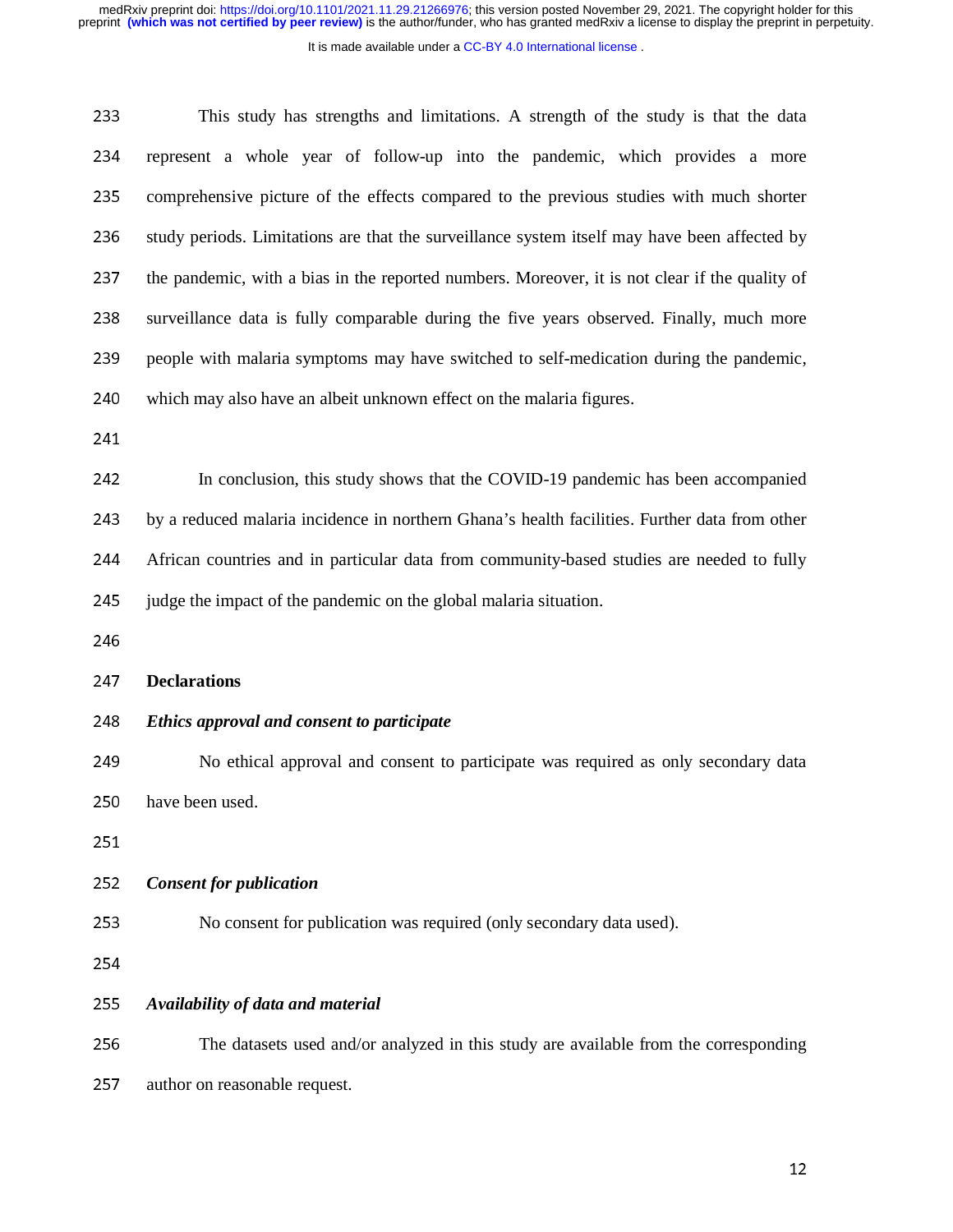It is made available under a CC-BY 4.0 International license.

| 258<br>259<br>260<br>261<br>262<br>263 | <b>Competing interests</b><br>The authors declare that they have no competing interests.<br><b>Funding</b><br>Anna-Katharina Heuschen acknowledges the support by the Else Kröner-Fresenius-<br>Stiftung within the Heidelberg Graduate School of Global Health.                                                                                                                                                                                 |
|----------------------------------------|--------------------------------------------------------------------------------------------------------------------------------------------------------------------------------------------------------------------------------------------------------------------------------------------------------------------------------------------------------------------------------------------------------------------------------------------------|
|                                        |                                                                                                                                                                                                                                                                                                                                                                                                                                                  |
|                                        |                                                                                                                                                                                                                                                                                                                                                                                                                                                  |
|                                        |                                                                                                                                                                                                                                                                                                                                                                                                                                                  |
|                                        |                                                                                                                                                                                                                                                                                                                                                                                                                                                  |
|                                        |                                                                                                                                                                                                                                                                                                                                                                                                                                                  |
|                                        |                                                                                                                                                                                                                                                                                                                                                                                                                                                  |
| 264                                    |                                                                                                                                                                                                                                                                                                                                                                                                                                                  |
| 265                                    |                                                                                                                                                                                                                                                                                                                                                                                                                                                  |
| 266                                    | <b>Authors' contributions</b>                                                                                                                                                                                                                                                                                                                                                                                                                    |
| 267                                    | AAM and MNA were responsible for the data collection. AH, VW and OR performed                                                                                                                                                                                                                                                                                                                                                                    |
| 268                                    | the data analysis. AH wrote the first draft under the supervision of OM, AAM and MNA                                                                                                                                                                                                                                                                                                                                                             |
| 269                                    | supported the data interpretation. All authors read, reviewed and approved the final                                                                                                                                                                                                                                                                                                                                                             |
| 270                                    | manuscript.                                                                                                                                                                                                                                                                                                                                                                                                                                      |
| 271                                    |                                                                                                                                                                                                                                                                                                                                                                                                                                                  |
| 272                                    | <b>Acknowledgements</b>                                                                                                                                                                                                                                                                                                                                                                                                                          |
| 273                                    | We acknowledge financial support by the Else Kröner-Fresenius-Stiftung within the                                                                                                                                                                                                                                                                                                                                                                |
| 274                                    | Heidelberg Graduate School of Global Health, by Deutsche Forschungsgemeinschaft within                                                                                                                                                                                                                                                                                                                                                           |
| 275                                    | the funding programme Open Access Publishing, by the Baden-Württemberg Ministry of                                                                                                                                                                                                                                                                                                                                                               |
| 276                                    | Science, Research and the Arts and by Ruprecht-Karls-Universität Heidelberg.                                                                                                                                                                                                                                                                                                                                                                     |
| 277                                    |                                                                                                                                                                                                                                                                                                                                                                                                                                                  |
| 278                                    | <b>Bibliography</b>                                                                                                                                                                                                                                                                                                                                                                                                                              |
| 279<br>280<br>281<br>282<br>283<br>284 | Global Burden of Disease, Viz Hub [Internet]. University of Washington. 2021 [cited<br>1.<br>30.04.2021]. Available from: https://vizhub.healthdata.org/gbd-compare/.<br>Müller O. Malaria in Africa: challenges for control and elimination in the 21st<br>2.<br>century: Peter Lang Frankfurt; 2011.<br>WHO. Timeline of WHO's response to COVID-19. 2021.<br>3.<br>WHO. Strategic Response to COVID-19 in the WHO African Region. 2021.<br>4. |

284 4. WHO. Strategic Response to COVID-19 in the WHO African Region. 2021. 285 5. WHO. COVID-19 Situation update for the WHO African Region 14.10.2020. External

286 Situation Report [Internet]. 2020; 33. Available from: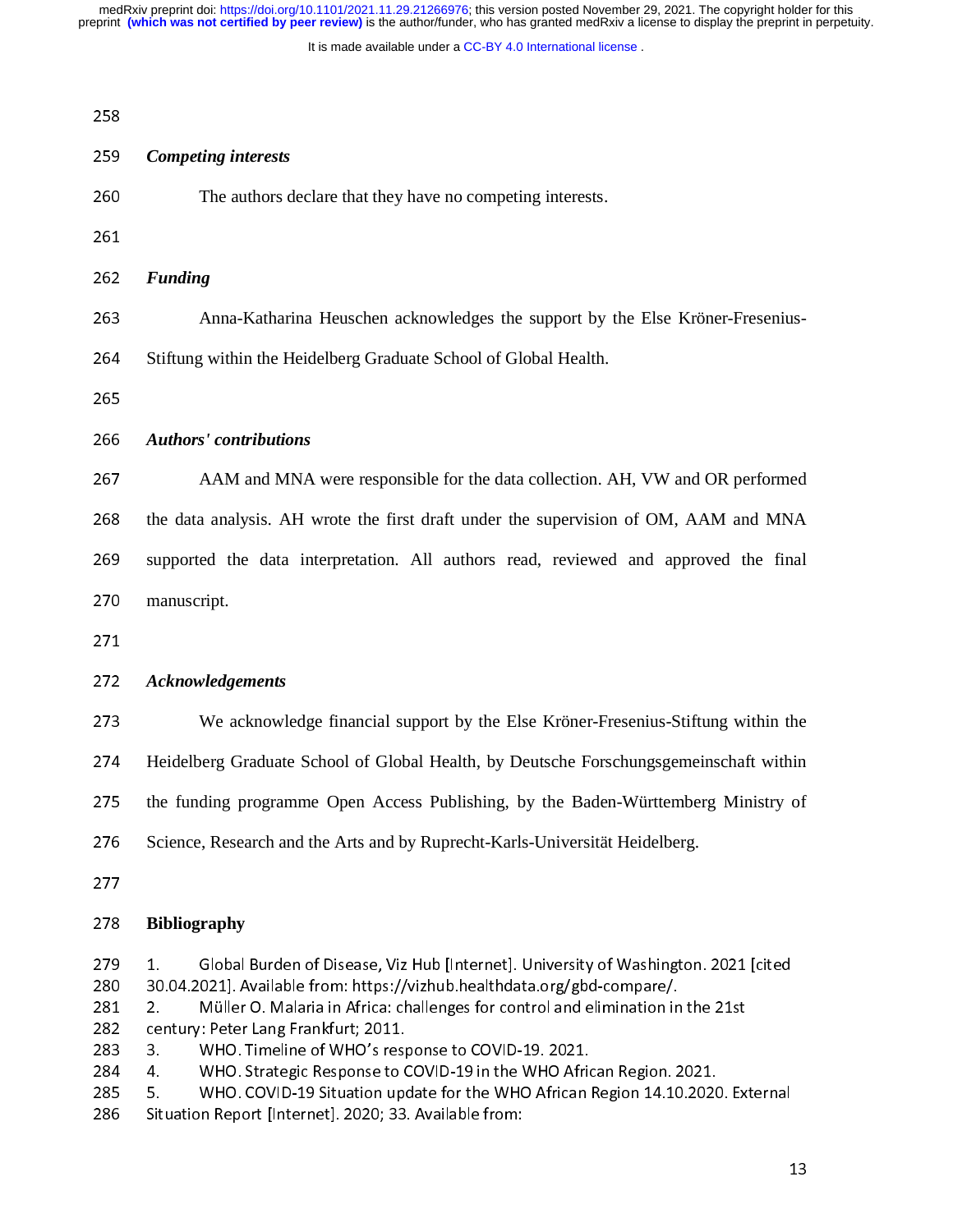preprint **(which was not certified by peer review)** is the author/funder, who has granted medRxiv a license to display the preprint in perpetuity. medRxiv preprint doi: [https://doi.org/10.1101/2021.11.29.21266976;](https://doi.org/10.1101/2021.11.29.21266976) this version posted November 29, 2021. The copyright holder for this

It is made available under a CC-BY 4.0 International license.

287 https://apps.who.int/iris/bitstream/handle/10665/336116/SITREP\_COVID-289 6. Boum Y, Bebell LM, Bisseck A-CZ-K. Africa needs local solutions to face the COVID-19 290 pandemic. The Lancet. 2021;397(10281):1238-40. 291 7. WHO. Coronavirus (COVID-19), Africa2021. Available from: 292 https://www.afro.who.int/health-topics/coronavirus-covid-19. 293 8. Johns Hopkins University. COVID-19 Global Map 2021 [updated 26.05.2021. 294 Available from: https://coronavirus.jhu.edu/map.html. 294 Available from: https://coronavirus.jhu.edu/map.html. 295 9. Maeda JM, Nkengasong JN. The puzzle of the COVID-19 pandemic in Africa. Science. 296 2021;371(6524):27-8.<br>297 10. Adams J, MacKenzie MJ, Amegah AK, Ezeh A, Gadanya MA, Omigbodun A, et al. The 297 10. Adams J, MacKenzie MJ, Amegah AK, Ezeh A, Gadanya MA, Omigbodun A, et al. The 298 Conundrum of Low COVID-19 Mortality Burden in sub-Saharan Africa: Myth or Reality? 299 Global Health: Science and Practice. 2021. 300 11. Our World in Data. Coronavirus (COVID-19) Vaccinations. In: University of Oxford, 301 editor. 2021.<br>302 12. WHO. World malaria report 2020: 20 years of global progress and challenges.2020 303 11.05.2020. Available from: https://www.who.int/teams/global-malaria-304 programme/reports/world-malaria-report-2020. 305 13. Weiss DJ, Bertozzi-Villa A, Rumisha SF, Amratia P, Arambepola R, Battle KE, et al. 306 Indirect effects of the COVID-19 pandemic on malaria intervention coverage, morbidity, and 307 mortality in Africa: a geospatial modelling analysis. Lancet Infect Dis. 2020. 308 14. Sherrard-Smith E, Hogan AB, Hamlet A, Watson OJ, Whittaker C, Winskill P, et al. The 308 14. Sherrard-Smith E, Hogan AB, Hamlet A, Watson OJ, Whittaker C, Winskill P, et al. The 309 potential public health consequences of COVID-19 on malaria in Africa. Nat Med. 310 2020;26(9):1411-6.<br>311 15. UNDP. Ghana: United Nations Development Programme; 2021 [Available from: 312 https://www.gh.undp.org/content/ghana/en/home/countryinfo.html. 313 16. The World Bank. Ghana, Total population 2021 [Available from: 314 https://data.worldbank.org/indicator/SP.POP.TOTL?locations=GH. 315 17. UNICEF. Child Protection Baseline Research: Northern Regional Profile2018. 315 17. UNICEF. Child Protection Baseline Research: Northern Regional Profile2018. 316 Available from: https://www.unicef.org/ghana/media/2896/file/CP%20Profile%20- 317 %20Northern%20Region.pdf. 319 19. World Health Organization. World malaria report 2020 320 20 years of global progress & challenges 2020. Available from: 321 https://www.who.int/publications/i/item/9789240015791. 322 20. United Nations. Ghana: Human Development Indicators 2020 [Available from: 323 http://hdr.undp.org/en/countries/profiles/GHA. 324 21. Ghana Health Service. National Malaria Control Programme 2020 [Available from: 325 https://www.ghanahealth service.org/ghs-subcategory.php?cid=4&scid=41. 326 22. Ghana Statistical Service. Ghana Malaria Indicator Survey 20192020. Available from: 327 https://dhsprogram.com/pubs/pdf/MIS35/MIS35.pdf. 328 23. Ghana Health Service. COVID-19: Ghana's Outbreak Response Management Update 329 Accra2020 [Available from: https://www.ghanahealthservice.org/covid19/. 330 24. RBM Partnership to End Malaria. CRSPC Country Tracker to Mitigate the Effect of 331 COVID-19 on Malaria: UNOPS; 2020 [updated 03.12.2020. Available from: 332 https://endmalaria.org/sites/default/files/CRSPC%20Country%20Tracker%20to%20Mitigate 332 https://endmalaria.org/sites/default/files/CRSPC%20Country%20Tracker%20to%20Mitigate 333 %20the%20Effect%20of%20COVID-19%20on%20Malaria%20-3%20December%202020.pdf.